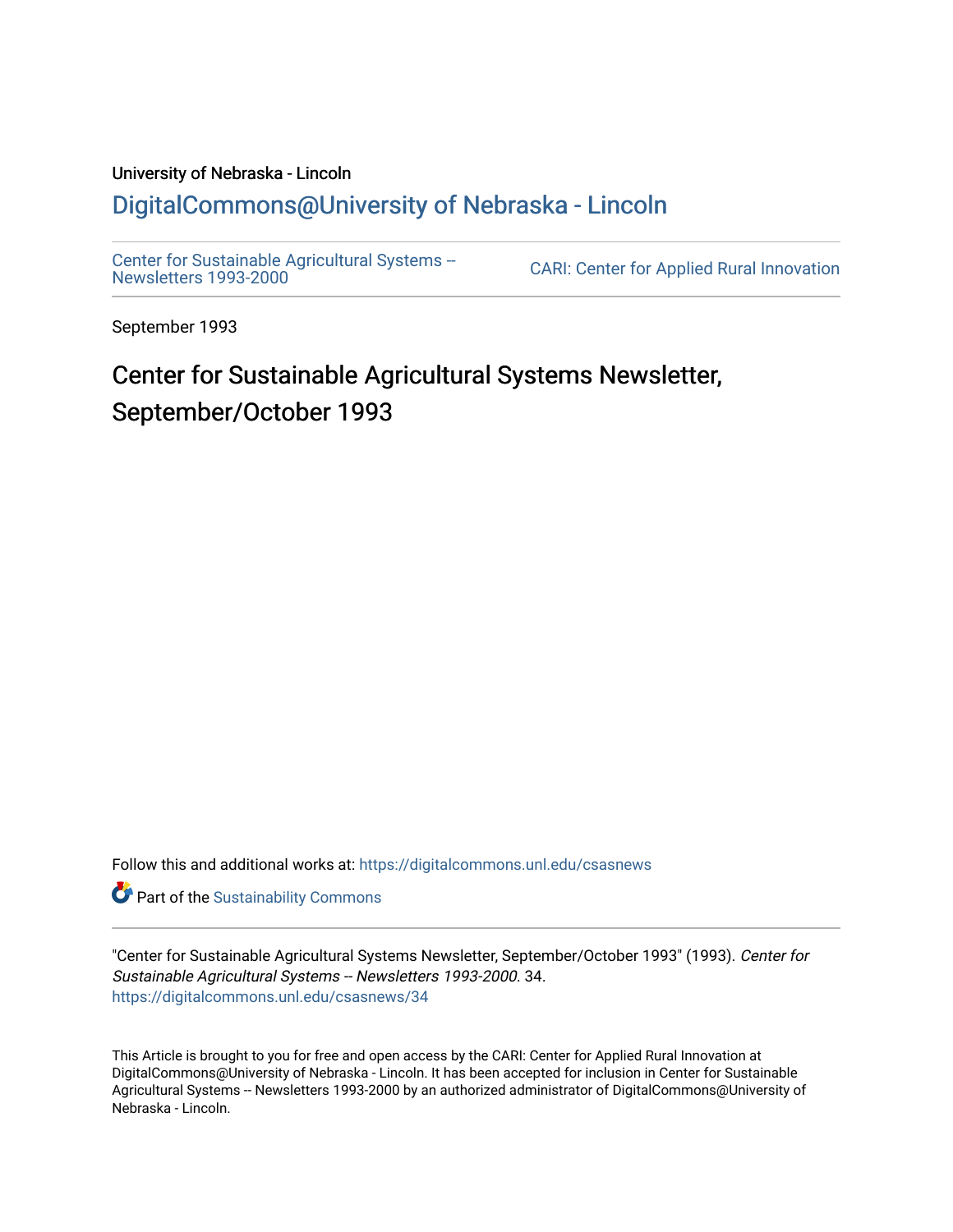# **September-October 1993 CSAS Newsletter**

The University of Nebraska-Lincoln Center for Sustainable Agricultural Systems is an interdisciplinary center formed in 1991 for the purpose of bringing together people and resources to promote an agriculture that is efficient, competitive, profitable, environmentally and socially sustainable for the indefinite future. This electronic version of the Center's bimonthly newsletter is published 10-14 days before those on our mailing list receive their hard copy. At this time there is no charge for being on our newsletter mailing list. To be added to the list, or for questions or comments, contact the newsletter editor, Pam Murray, Administrative Coordinator, Center for Sustainable Agricultural Systems, 221 Keim Hall, University of Nebraska-Lincoln, Lincoln, NE 68583-0949, phone - (402) 472-2056, fax - (402) 472-7904, email - CSAS001@UNLVM.EDU.

CONTENTS:

TARGET PRICE EFFECT ON SUSTAINABLE AGRICULTURE NEBRASKANS EXPLORE DIVERSITY CSU PROFESSOR CALLS FOR CHANGES IN WEED SCIENCE NEW COURSE IN AGROECOLOGY AND SUSTAINABLE DEVELOPMENT CONKLIN COMMENTS ON DELANEY CLAUSE REPEAL NATIONAL POLL ON FARMERS AND THE ENVIRONMENT IKERD TO SPEAK ON UNL CAMPUS MARTY STRANGE COMMENTS ON SUSTAINABLE AGRICULTURE JOB OPPORTUNITIES WITH CENTER FOR RURAL AFFAIRS SENATE HEARING ON SUSTAINABLE AGRICULTURE'S ROLE IN RURAL ECONOMIC DEVELOPMENT WORLDWATCH SAYS FOOD SUPPLY UNABLE TO MAINTAIN POPULATION NEW DIRECTOR OF INSTITUTE FOR ALTERNATIVE AG.'S POLICY STUDIES PROGRAM DID YOU KNOW . . . COMING EVENTS

## **TARGET PRICE EFFECT ON SUSTAINABLE AGRICULTURE**

The following is a summary of a paper by Glenn Helmers, Kevin Bernhardt and Matt Spilker, UNL Department of Agricultural Economics. Contact the CSAS for a copy of the complete paper.

In 1995, our government will once again take on the task of crafting agriculture legislation. The multiple goal legislation will include income support, international trade, food safety, and perhaps the fastest growing and most debated goal of environmental protection. Policymakers have a desire to introduce greater program incentives for sustainable agriculture. However, the farm program is complex; thus, it is paramount that "cause and effect" impacts of specific components of commodity programs be properly identified. If the communication of cause-effect is not clear, we cannot expect the policy process to give desired results.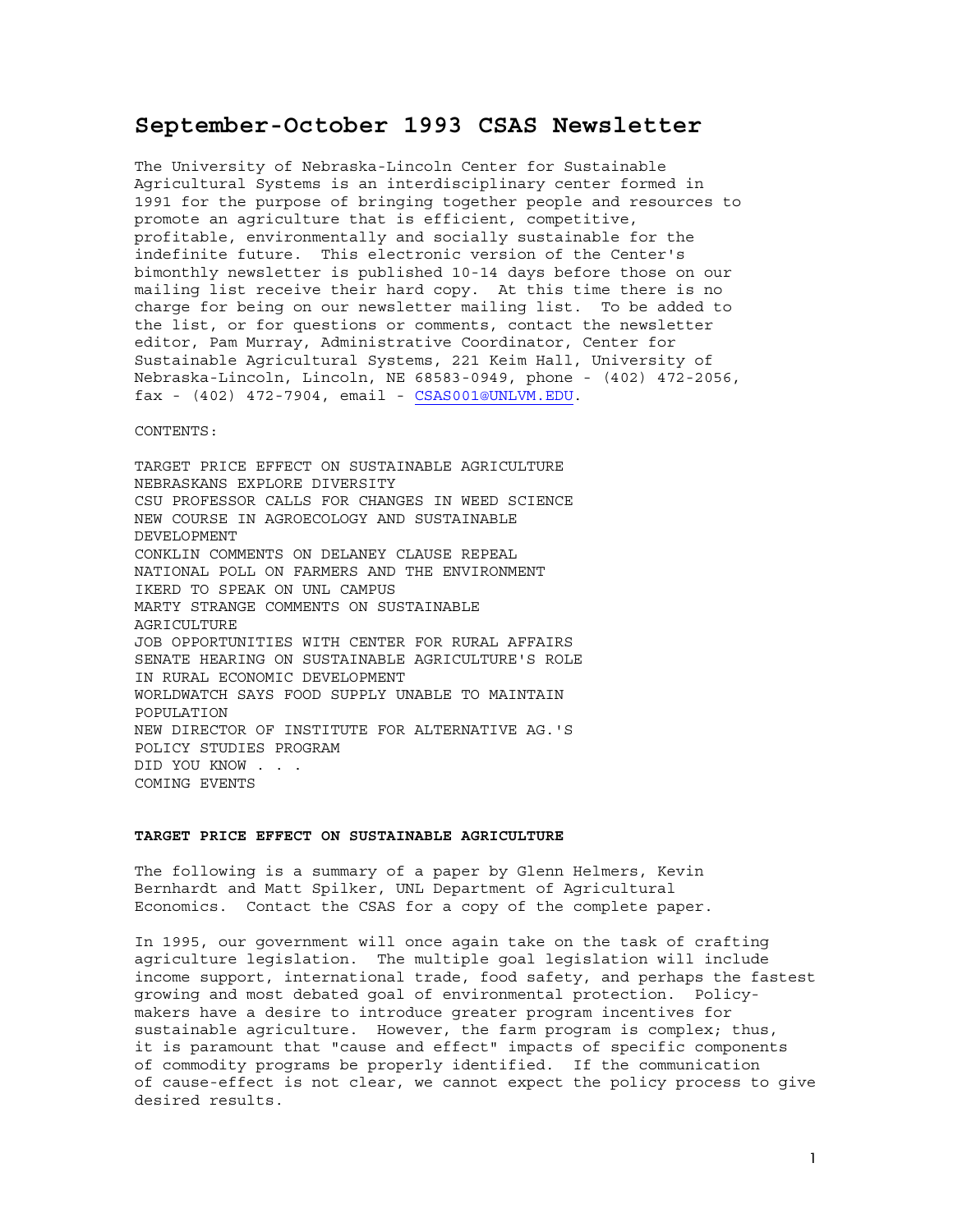Target prices, in particular, have been suggested as one of the primary economic incentives favoring nonsustainable cropping systems. The intuition related to the target price impact appears obvious on the surface. Using corn as an example, the intuition is that if the corn target price is lowered then producers receive less income from corn production. Lower income would seem to give an incentive to grow less corn in favor of a more diversified crop mix. It is also pointed out that, in general, program crops are the heaviest recipients of chemicals.

We feel that this is an oversimplification of the "cause and effect" of changing the target price in two ways. First, legislative constraints within the 1985 and 1990 acts do not permit program incentives to affect crop selection in this conventionally-thought manner, i.e, target prices should not be placed on a single crop. Second, we do not think it is a foregone conclusion that as commodity support levels are reduced, the result will be a more sustainable cropping system. We will argue these two points via an example of a 600 cropland acre farm with a 300 acre Crop Acreage Base (CAB). Figure 1 shows the breakdown of both payment acres and permitted program crop acres.

A very important factor in understanding the "cause and effect" of changing the target price is that production of program crops is accomplished by two types of producers. The two types are participants in commodity support programs and nonparticipants.

Participants. If considering just participants, then, with the exception of optional flex, changing the target price has no effect! The reason is that base restrictions limit, or "lock in," the amount of program crop acreage. Therefore, our example farmer would grow between 225 and 270 acres no matter how much, positive or negative, the target price changed.

Nonparticipants. Since nonparticipants are not eligible for program benefits, then changing the target price level has no direct effect. Thus, all else being equal, target price changes do not provide any signal to alter crop mix for nonparticipants.

Switching Between Participation and Nonparticipation. Since the target price is a part of the mechanism that results in an incentive to participate, then a change in the target price will change the participation incentive. For those producers who switch their status, the signals for crop selection will also change. If target prices are reduced, the participation incentive will be less. Therefore, former participants may decide to no longer participate as a first-round choice, and visa versa for increases in target prices.

Will a Switch to Nonparticipation Promote More Sustainable Crop Mixes? As mentioned, a common held belief is that a switch to nonparticipation will lead to less acreage of the program crop in favor of a more sustainable crop mix. This may be the case, but if so it is because the market place profitability of an alternative crop mix is higher than the current mix. If the alternative crop mix is not more profitable then, interestingly, as target prices are reduced total acreage of the program-crop may well increase.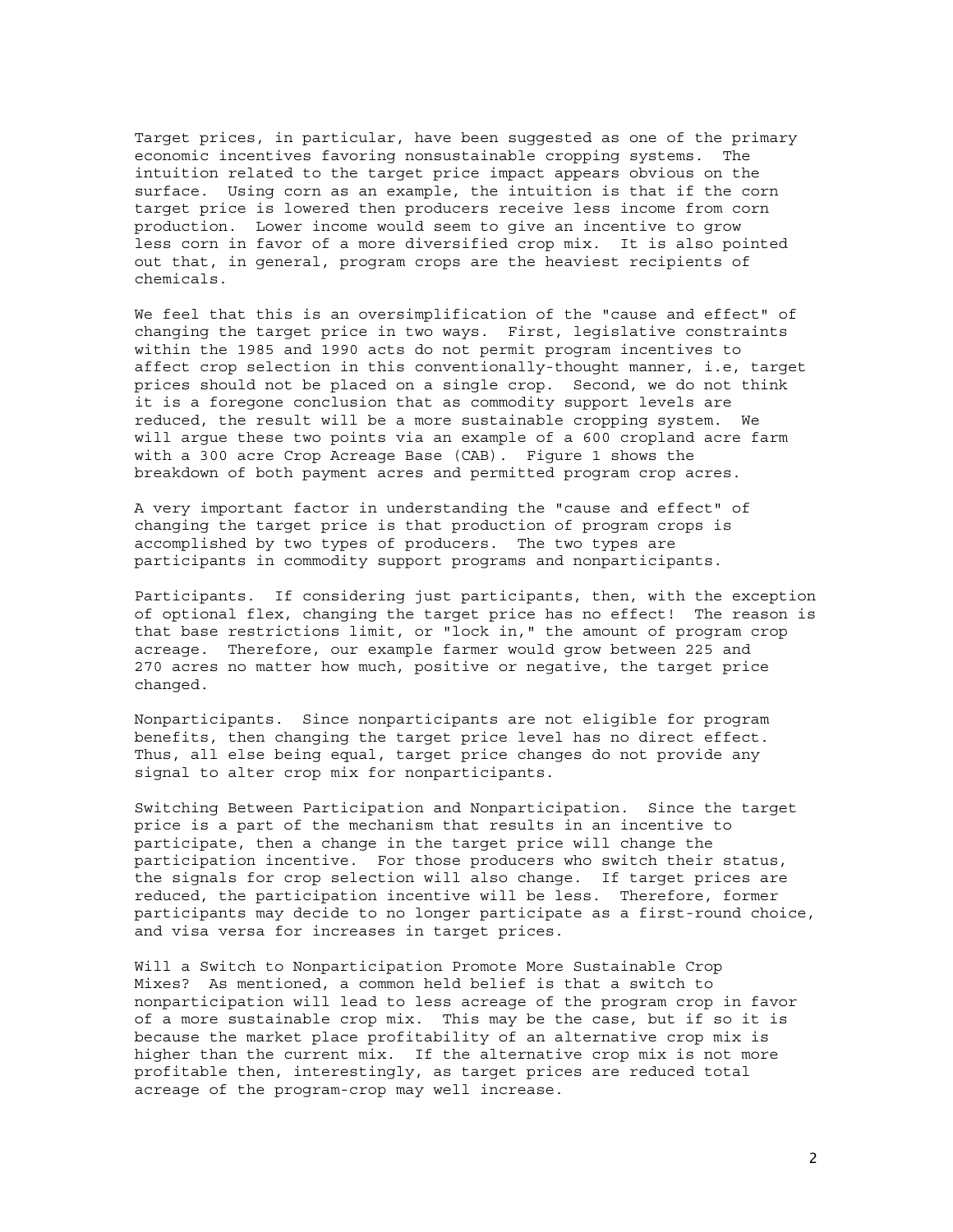An example may help illustrate this point. Suppose, our example producer's most profitable crop mix in the open market is a cornsoybean rotation. Therefore, under participation, his/her crop mix included 300 acres of soybeans, 270 acres of corn, and 30 acres of setaside. Now, under nonparticipation the most profitable crop mix will be 300 acres of soybeans and 300 acres of corn, thus program crop (corn) acreage increased with decreasing target prices. Another noteworthy factor is that if future participation is anticipated this may cause some level of "stickiness" in changing the level of program crops grown due to an unwillingness to lose base.

Higher target prices may cause former nonparticipants to participate. In response, acreage of the program-crop likely decreases as set aside and base acreage requirements are engaged. This phenomenon of decreased program-crop acreage in response to higher target prices is opposite to what might be expected if target prices acted identically to market prices with respect to supply response.

Policy discussions and legislative processes often take place using simple and direct impact statements. Under the complex and evolving nature of farm program legislation, clarity and accuracy are paramount. Our concern is that we may be communicating the wrong "cause and effect" relationship between target prices and crop selection. Misallocation of this "cause and effect" relationship may lead to unintended policy changes.

#### Figure 1

| Program Crop Acreage |                                                   |           | Payment Acreage |
|----------------------|---------------------------------------------------|-----------|-----------------|
| 270 ac.              | Maximum Possible                                  | $225$ ac. |                 |
| 195 ac.              | Minimum without losing<br>any future base         | 195 ac.   |                 |
| 270 ac.              | If neither flexibility<br>provision is utilized   | 225 ac.   |                 |
| 225 ac.              | If normal flex is<br>fully utilized               | 225 ac.   |                 |
| 195 ac.              | If normal and optional<br>flex are fully utilized | 195 ac.   |                 |

#### **NEBRASKANS EXPLORE DIVERSITY**

How will Nebraska farmers reduce production costs and diversify enterprises? On August 5, over 50 farmers, students and educators joined the 13th annual Sustainable Agriculture Tour which this year focused on resource use efficiency, intensive management, and diversified enterprises and value-added products.

At the South Central Research & Extension Center, Alan Corr and Roger Elmore described mung beans and waxy corn as crops that are not common to the region, but that grow well in our climate. Critical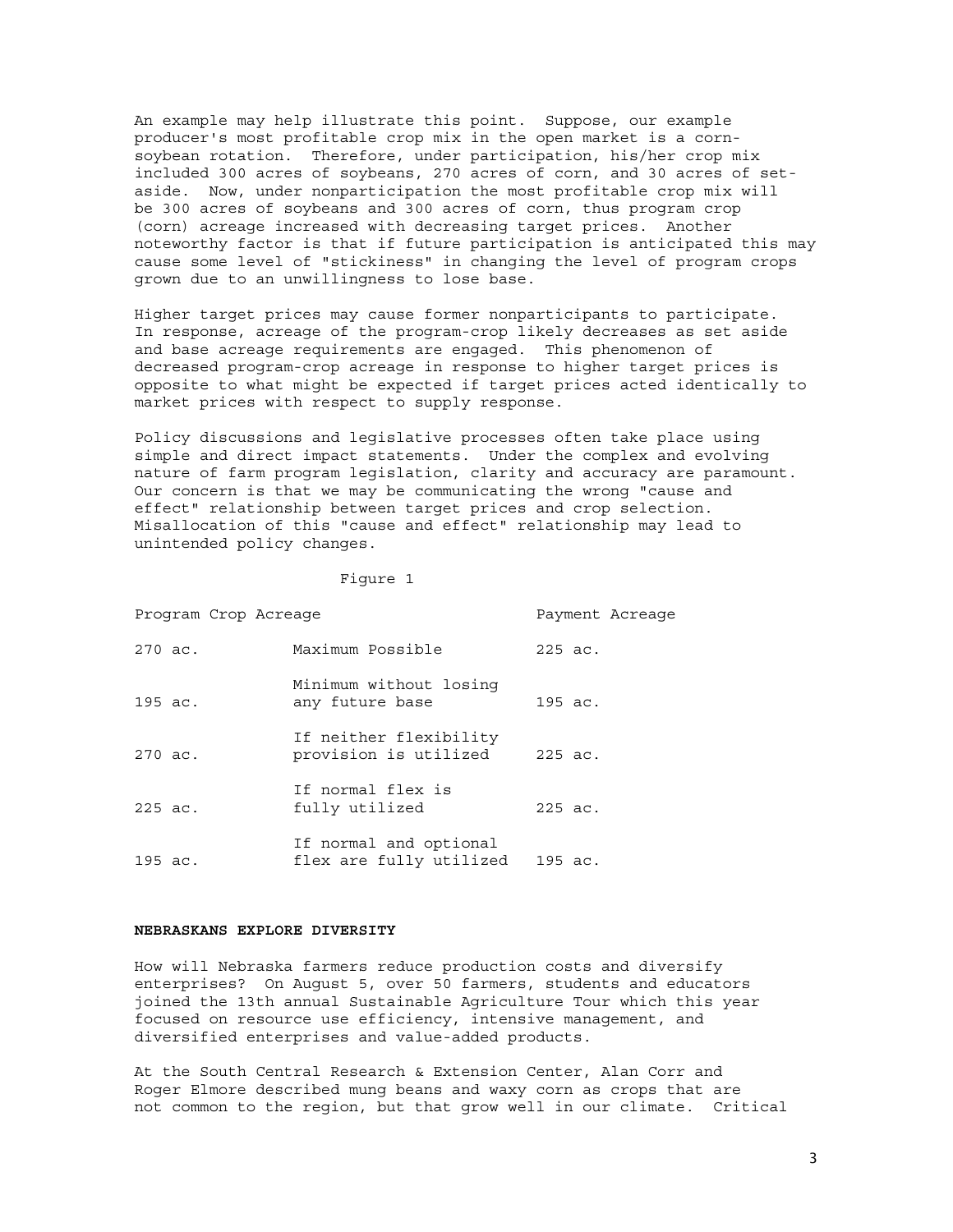to these and other alternative crops are learning about markets and scouting potential contracts before seeding crops.

Oak Creek Farms represents a creative and futuristic approach to reaching new markets with products sought by today's consumers. Ben Jones and Jack Horst guided a tour of their processing facility in Edgar and their farm nearby. Blue corn, white corn, clear hilum soybeans, wheat, sunflowers, amaranth, and alfalfa are grown on certified organic acres, and the partners add value through processing and direct sale. They also showed off a small "beefalo" herd that is unusually hardy, grazes on native grass, and produces a lean beef product.

Dale Loschen and sons grow a range of crops with reduced inputs including white corn, waxy corn, specialty milo, sunflowers and cotton. Did he say cotton?! Dale and friend Willie Pittner have learned about this exotic crop from growers farther south, and find that it grows well without the multiple insecticide treatments that are needed in regions without our intense winter conditions.

A large seed production operation with value added through husking, drying and shelling was described by Jim Starr, who farms with his brother, Joel, and their father near Hastings. They also produce compost from husks and urban yard waste, and have found that they can cut nitrogen applications to 50 #/acre or less while maintaining excellent seed yields and minimizing weed problems with a ridge tillage approach.

The Grain Place south of Marquette is a world-class processing and formulation business that produces a wide range of organic grain products. Dave and Don Vetter certified their farm organic in the 1970s, and gradually built up to the current plant where they process their own grains as well as those purchased from other growers across the country. They employ close to 20 people from the immediate area, adding value to the community as well as to their grain products. Dave Vetter is active in the national and international certification organizations and freely gives his time to educational activities of the university and other groups.

These tours provide a look at the diversity and potential for adding value to products that are a likely part of Nebraska's future agriculture.

## **CSU PROFESSOR CALLS FOR CHANGES IN WEED SCIENCE**

Dr. Robert Zimdahl, professor of weed science at Colorado State University, gave a seminar on the UNL campus August 27. The following comments are excerpted from his presentation.

Today I would like to share six ideas about weed science: 1) Weed science in its early days might better have been called herbicide science, because in a sense we've made an idol of herbicides. 2) Reliance on the use of herbicides to solve weed problems has been too great. 3) All of weed science would benefit from truly integrated weed management systems, which means we need to study the botany and ecology of weeds.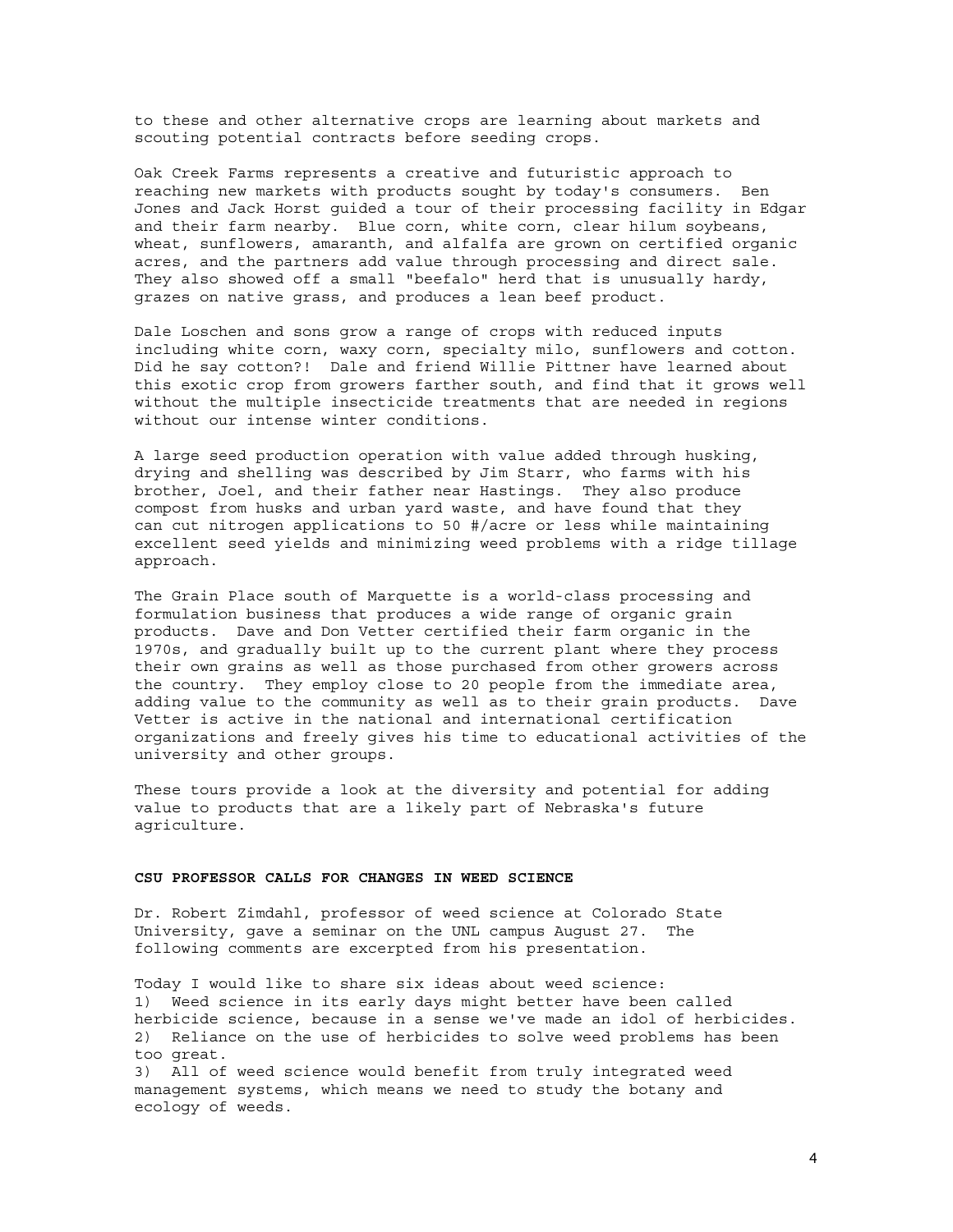4) Weed science has been an economically dominated technical speciality that's been divorced from its basic science of botany. 5) Weed science is moving toward domination by population biology and ecology.

6) Weed science would benefit from an open discussion on values.

Weed science really began after World War II with the development of chemicals like 2,4-D. Unlike plant pathology and entomology, weed science missed the foundational stage that looks at things like life cycles and population ecology. In earlier times, things were expensive, people were cheap, and good farmers used sound ecological practices. But with the surge of technology, things became cheap and people became expensive, and weed scientists and others were able to neglect ecology, evolution, carrying capacity, and limiting resources. We thought technology was beneficial or at least benign, but we were wrong. Technology is never neutral; it will always bring about social change.

To be fair, the chemical herbicide paradigm was very successful and was strongly supported by land grant institutions. Scientists would have been derelict in their duties, in the early days of weed science, if they had tired of herbicide research and said, "I'm going to do population biology now." But weed scientists today are beginning to ask the right questions about where we're going. I think studies in population biology and weed ecology will lead us to weed management systems that complement, not replace, redundant herbicide systems. I think weed scientists are striving for a reasonable accomodation between a productive environment and a protected environment. We have emphasized production in the past.

Weed science needs to develop an ethical base; we don't have one now. We need to look at assumptions and questions we normally don't think about. What will be the effects of weed science and weed management systems on the disappearance of family farms, the decline of rural communities, or on water quality? Agriculture is part of human culture, and must function as part of a shared environment, a shared ecosystem, rather than striving to dominate the system. I suggest weed science should consider adopting an ethical stance that reflects the value "I care" rather than "I am right." Many weed scientists now believe that "management" should dominate our thinking rather than "control." I think we can work "with" weeds rather than "against" weeds.

We need to take a holistic approach to weed management. When relying on a single technology like chemical herbicides, solving one problem creates another because something will come in to take the place of what was controlled.

Dr. Zimdahl recommended the following book published in 1984: Insects, Experts and the Insecticide Crisis: the Quest for New Pest Management Strategies by John H. Perkins.

# **NEW COURSE IN AGROECOLOGY AND SUSTAINABLE DEVELOPMENT**

Global ecology, agriculture, resource use, and sustainable development will be the focus of a new course that is being planned for Spring 1994. Chris Teo-Sherrell, Richard Olson, and Chuck Francis will co-teach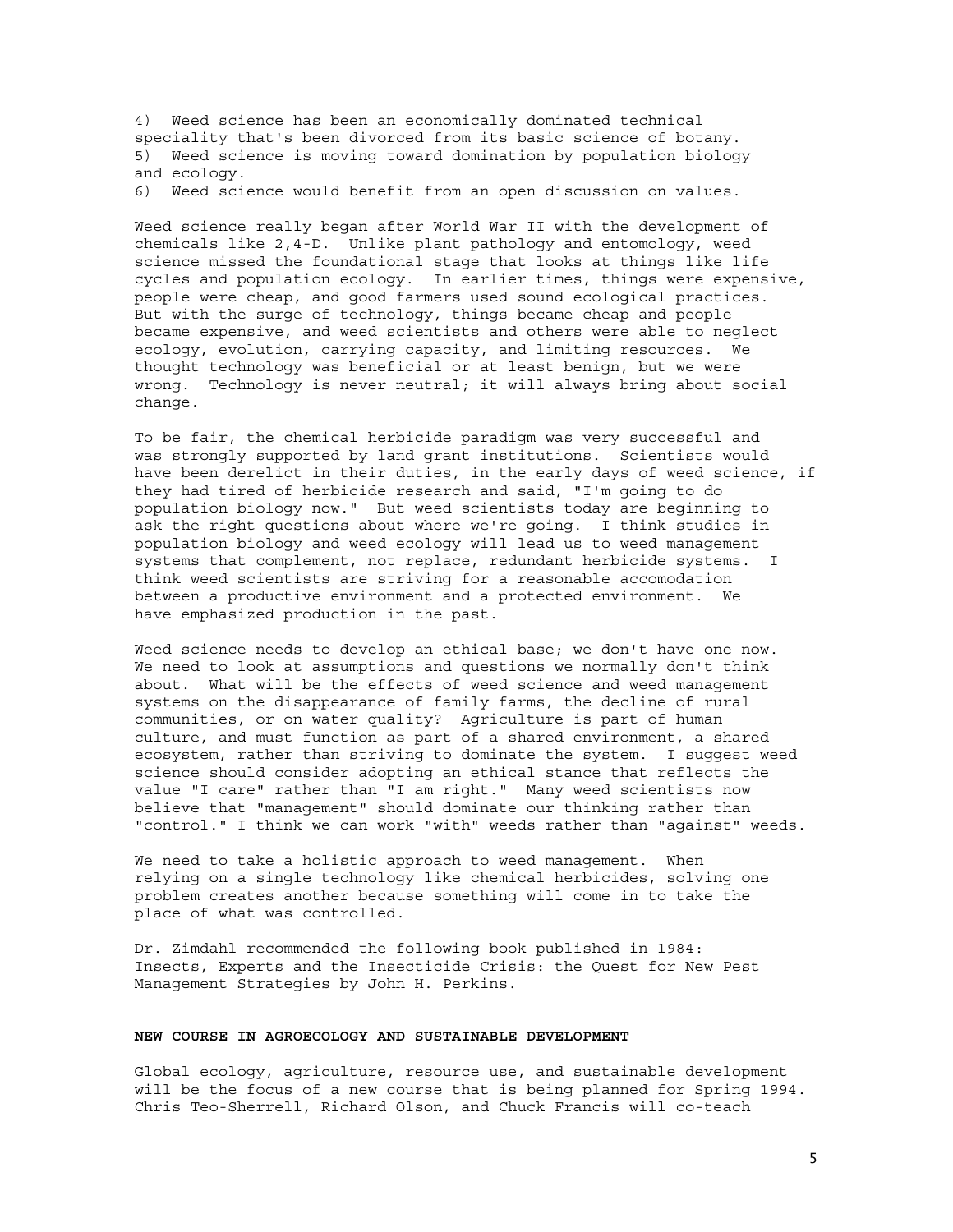this 3-credit course that will be offered to seniors as a "capstone experience" to pull together concepts and discipline-specific details from previous classes at UNL. The course will combine lecture/guided discussion with small group projects and facilitated learning experiences both in the classroom and outside. Topics include: world crops, soils, and ecosystems; systems methodology and organization; management of soil fertility, pest populations, and water; alternative economic models and bottom lines; and impact of agroecosystems on human communities and quality of life. Call Chuck Francis at 402-472-1581 for more information.

#### **CONKLIN COMMENTS ON DELANEY CLAUSE REPEAL**

In response to the negative reactions to the Clinton administration's proposal to replace the Delaney clause with a "negligible risk" standard, Paul Conklin of Duke University commented: "The organic/sustainable ag. movement is shooting itself in the foot by clinging to the Delany clause. More than one study has shown that some organic produce has small levels of pesticide residue by the time it gets to the shelves. I think it hurts us to spend our energy on this rather than on the really good reasons to cut pesticide use: (1) ecosystem damage, (2) farm worker and rural community poisoning, and (3) soil loss from nonsustainable practices. These are harder to sell because they don't affect the general public directly, but it can be done."

Editor's Note: Contact the CSAS for documents detailing Clinton's proposal on pesticide reform.

## **NATIONAL POLL ON FARMERS AND THE ENVIRONMENT**

The following is excerpted from an article by extension economist Dr. John Ikerd.

Farmers' concerns for the environment were explored in a national Gallup poll in late 1992. A random sample of 1,200 men and women between the ages of 18 and 65 who farmed at least 240 acres were included. Below are some survey results ("farmers" refers to survey respondents):

- Farmers believe contamination of surface and ground water with pesticides and fertilizers is the most serious environmental problem confronting agriculture.

- Nearly 40% think primary responsibility for dealing with environmental issues lies with farmers, while less than 1/3 feel it lies with government, and 1/5 with agrichemical manufacturers. - 20% said they were practicing some type of conservation tillage, and 22% were using reduced amounts of pesticides.

- At least 80% believe current safeguards are sufficient to protect consumers, farm workers and the environment, but 85% feel the general public doesn't understand the safeguards in place.

Ikerd concludes, "The public will be far more impressed with positive steps taken by farmers to address public perceptions than by any public relations campaign that could possibly be mounted to defend the agricultural status quo."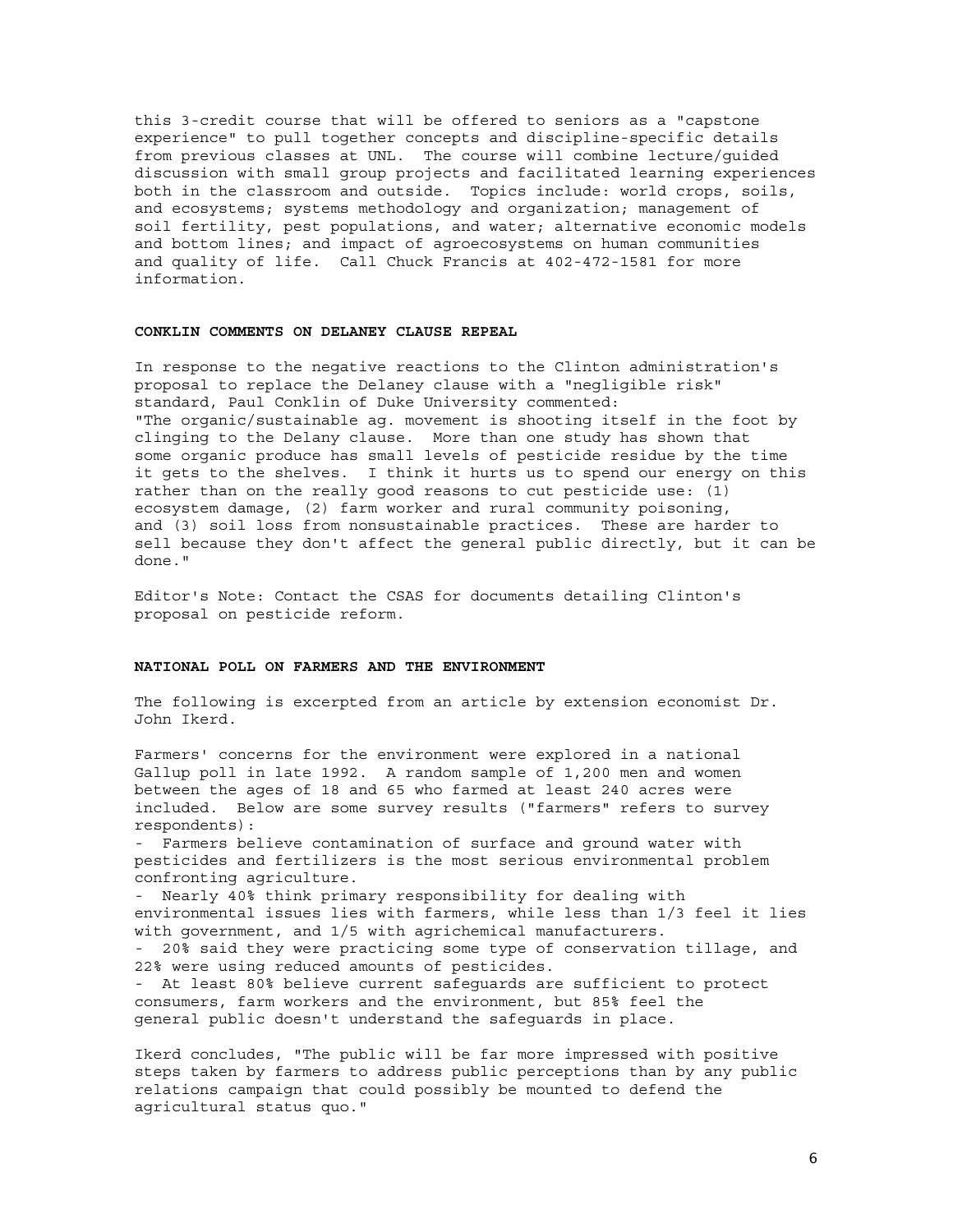Source: Issues in Sustainable Agriculture, July-August 1993, U. of Missouri.

#### **IKERD TO SPEAK ON UNL CAMPUS**

Dr. John Ikerd of the University of Missouri will give two seminars on East Campus:

- Nov. 3, "Economics and Quality of Life Issues in Sustainable Agriculture," East Union, 3:30-4:30. A social hour immediately following the seminar is co-sponsored by the UNL Department of Agricultural Economics, and the Center for Rural Community Revitalization and Development.

- Nov. 4, "Wildlife and Sustainable Agricultural Systems," room 203 Natural Resources Hall, 2:30-3:30. Refreshments will be available prior to the seminar.

Dr. Ikerd's presence on campus is co-sponsored by the CSAS and the Department of Forestry, Fisheries and Wildlife.

Future scheduled seminars: - Jan. 21, Dr. Clive Edwards, professor and former head of the Entomology Dept., Ohio State U. - Feb. 18, Dr. Matt Liebman, agricultural ecologist and program coordinator of Sustainable Agriculture Program, U. of Maine.

#### **MARTY STRANGE COMMENTS ON SUSTAINABLE AGRICULTURE**

At the Pennsylvania Association of Sustainable Agriculture's spring conference, Marty Strange, with the Center for Rural Affairs, Walthill, Nebraska, made the following observations:

- Sustainable agriculture is about farmers taking back control of their farms.

- It is profit-oriented because economic survival is the foremost movitator.

- It is pragmatic because its aim is to make money by farming better.

It instills a sense of pride and social responsibility, and an ethic of stewardship.

- It encourages the integration of crops with livestock and it promotes diversity.

- It is closely associated with beginning farmers -- farmers who are committed to not repeating the mistakes of their predecessors.

- It is upbeat, progressive and thinking about the future.

- It is not supported and is generally hindered by current government policies.

- It is the only environmental movement in the nation that is driven by producers.

Primary Source: "Passages," Spring 1993, PASA, Millheim, PA. Secondary Source: "The Land Stewardship Letter," Summer 1993, Marine, MN

#### **JOB OPPORTUNITIES WITH CENTER FOR RURAL AFFAIRS**

Position #1 - One full-time or several part-time organizers to work with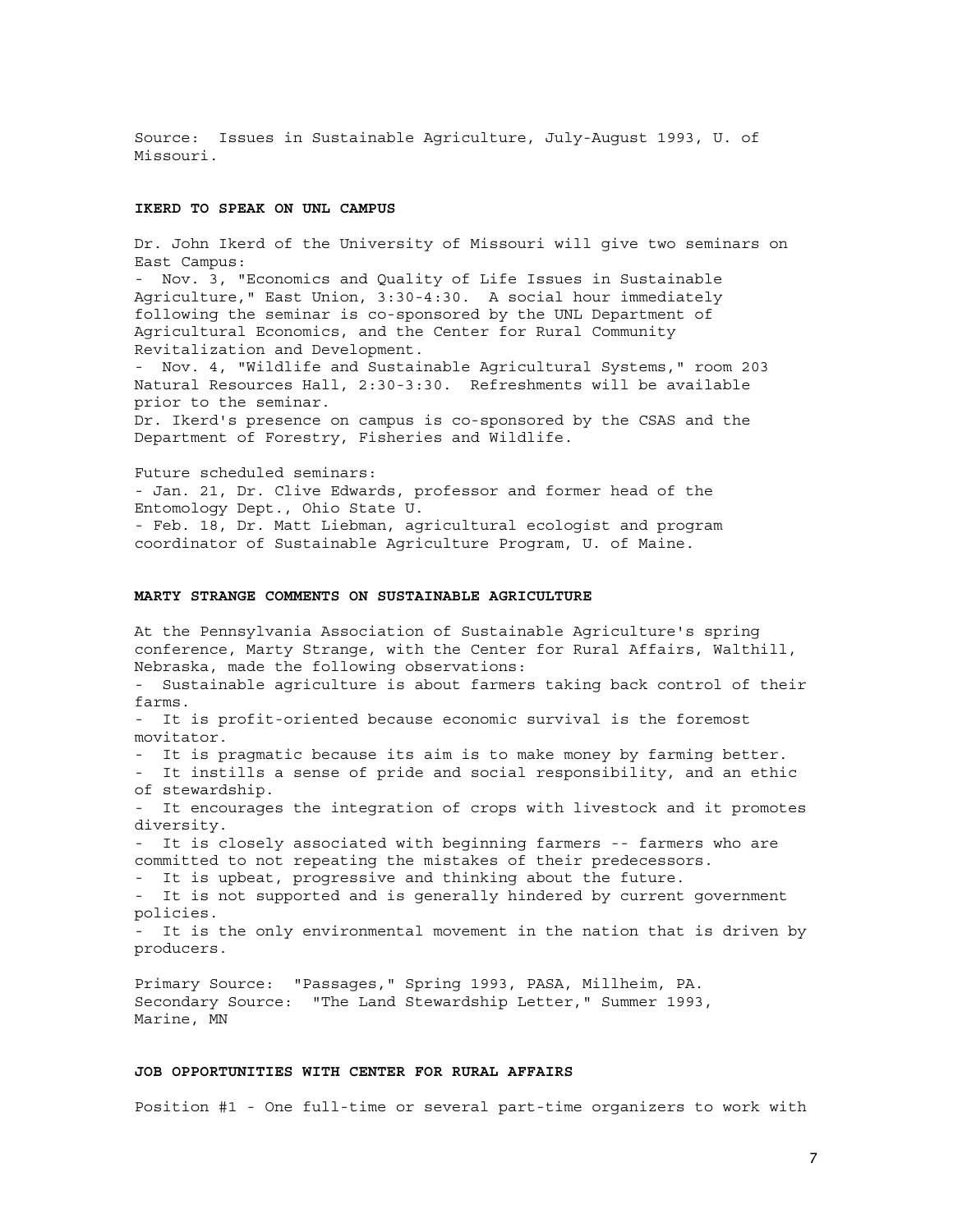rural Nebraskans on issues that affect rural life, the environment, and economic development such as state tax reform, health care, school finance, corporate farming, and economic development policy.

Position # 2 - Full-time organizer to work with family farmers, grassroots environmental activists and sustainable agriculture groups in several rural Midwestern states on 1995 farm bill issues including redirecting federal farm supports from large scale agriculture to small farmers and redirecting federal policy to support sustainable agriculture.

Contact: Marty Strange or Chuck Hassebrook, P.O. Box 406, Walthill, NE 68067, 402-846-5428. Write for full job descriptions and/or send letter of application, resume, brief writing sample and references. Deadline is November 7, 1993.

# **SENATE HEARING ON SUSTAINABLE AGRICULTURE'S ROLE IN RURAL ECONOMIC DEVELOPMENT**

On July 14, 1993 the U.S. Senate held a hearing to investigate the potential of sustainable agriculture to generate rural economic development. Among those who testified was Ron Kroese, then Executive Director of the Land Stewardship Project. Kroese said the concept of sustainability has deepened to embrace ethical issues of fairness and social responsibility, and include farm size and the number of farms, the physical and mental health of farm families and farm workers, the impact of farming on the viability of rural communities and towns, the opportunities for young people to get started in farming, and the humane treatment of animals. Kroese said the new paradigm of sustainability is measured in terms of health rather than growth - health of the land, health of the family, health of the community. Optimal production within the recognized constraints of the ecosystem is valued over maximum production.

Source: "The Land Stewardship Letter," Summer 1993, Marine, MN

# **WORLDWATCH SAYS FOOD SUPPLY UNABLE TO MAINTAIN POPULATION**

A recent study entitled "Vital Statistics 1993: The Trends that Are Shaping Our Future" by the Washington-based Worldwatch Institute said that the oceans cannot keep up with the demands from a growing population on fish supplies. Fish harvests have declined 8% since 1988 and have consistently remained at around 97 million tons. The scarcity of fish is just one of many elements that point to a decreasing global supply of protein, the report says. In addition, while soybean harvests are setting world records, output per person has been in decline. World meat supplies have also fallen off since 1990. "We're seeing an overall tightening on the food front that at least raises the possibility of declining per capita consumption on a worldwide basis for the foreseeable future of seafood, meat produced from rangelands and grain," said Lester Brown, president of Worldwatch. The report also said worldwide use of fertilizer has decreased due in large part to the removal of subsidies for their use in Eastern Europe. Also, the world's ability to generate windpower continued to grow last year while the world's nuclear capacity remained flat.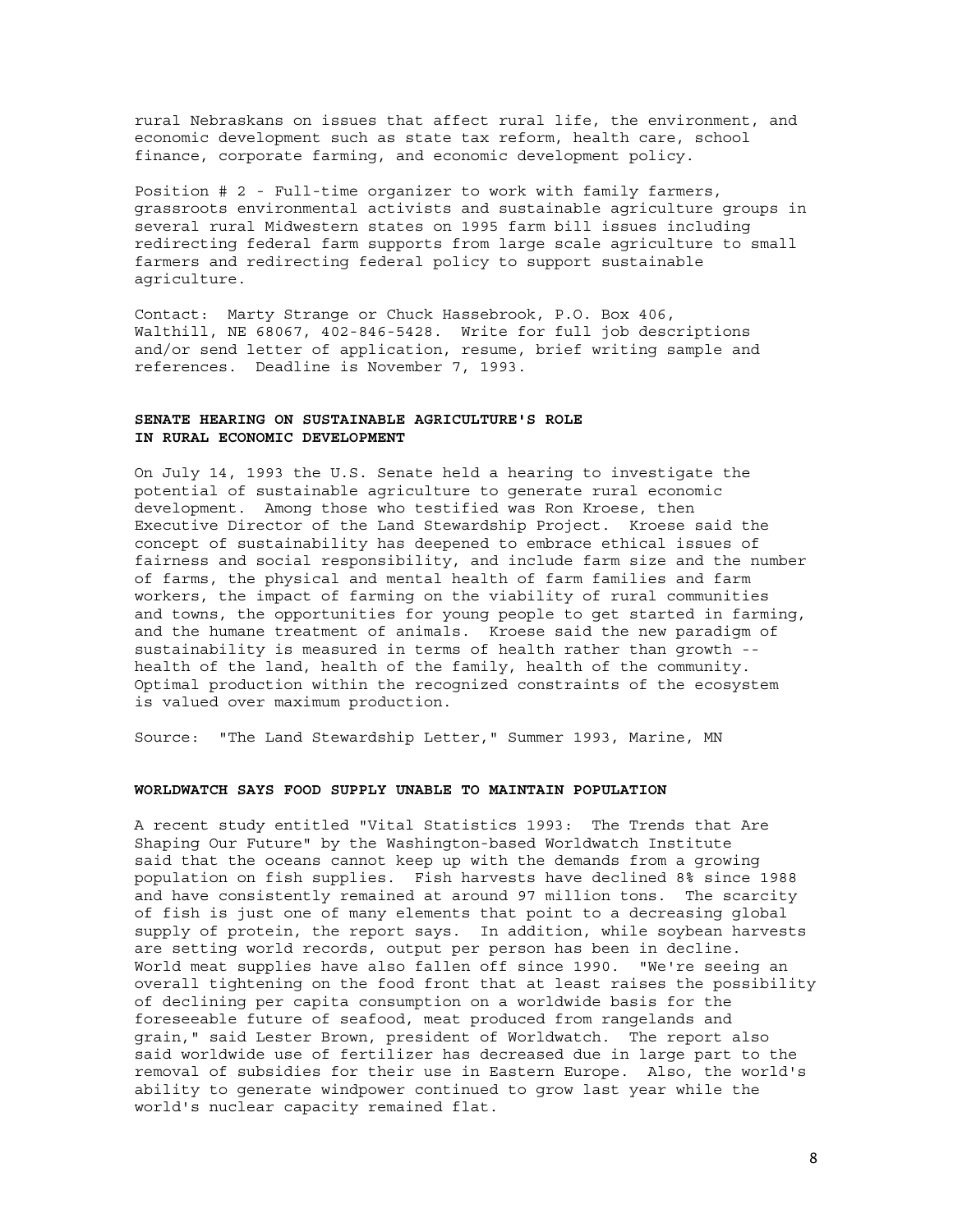Primary Sources: Lisa Bransten, "Population Growth Outstripping Food Supply, Report Says," FINANCIAL TIMES, July 20, 1993; "Food Production Isn't Keeping Up," DES MOINES REGISTER, July 18, 1993.

Secondary Source: Sustainable Ag. News Bulletin, July 23, Institute for Ag. and Trade Policy, Minneapolis.

#### **NEW DIRECTOR OF INSTITUTE FOR ALTERNATIVE AG.'S POLICY STUDIES PROGRAM**

Dr. Katherine Reichelderfer, formerly Acting Administrator of the USDA Economic Research Service, has been named the Director of the new Policy Studies Program at the Henry A. Wallace Institute for Alternative Agriculture. The program will respond to the compelling need for sound facts and information on the sustainability of agriculture to help inform the national policy-making process, including development of the 1995 farm bill.

## **DID YOU KNOW . . .**

A national committee is working on a definition for wetlands and will present a report in a year, including design criteria for constructing wetlands.

According to Census of Agriculture data, large-scale farms (defined as having annual product sales of \$500,000 or more) increased their share of farmland from 10.5% to 12%, and their share of farm product sales from 32.4% to 38.2%, between 1982 and 1987.

Deputy Secretary of Agriculture Richard Rominger is a former board member of the American Farmland Trust and is a California farmer.

According to the National Cattlemen's Association, the use of sound conservation practices by cattle producers has increased 25 to 30% in the last 10 years, and is continuing to increase.

A September 1993 USDA-ERS Ag Outlook Summary report states that of the average \$40,000 net farm income (1992 data), farm-related income in farm operator households averages \$4,300, with the remaining \$35,700 coming from off-farm jobs.

As of October 1, 1993, Nebraska law prohibits dumping waste any place other than a licensed landfill, meaning farmers/ranchers can no longer use remote areas of their land as a dump site.

Approximately half of the money from the Nebraska lottery which began this September will be used for environmental purposes, including contamination cleanup.

Dr. Jerry DeWitt, Assistant Director for Iowa State U. Extension, recently assumed a part-time USDA-ES assignment to encourage sustainable ag programs.